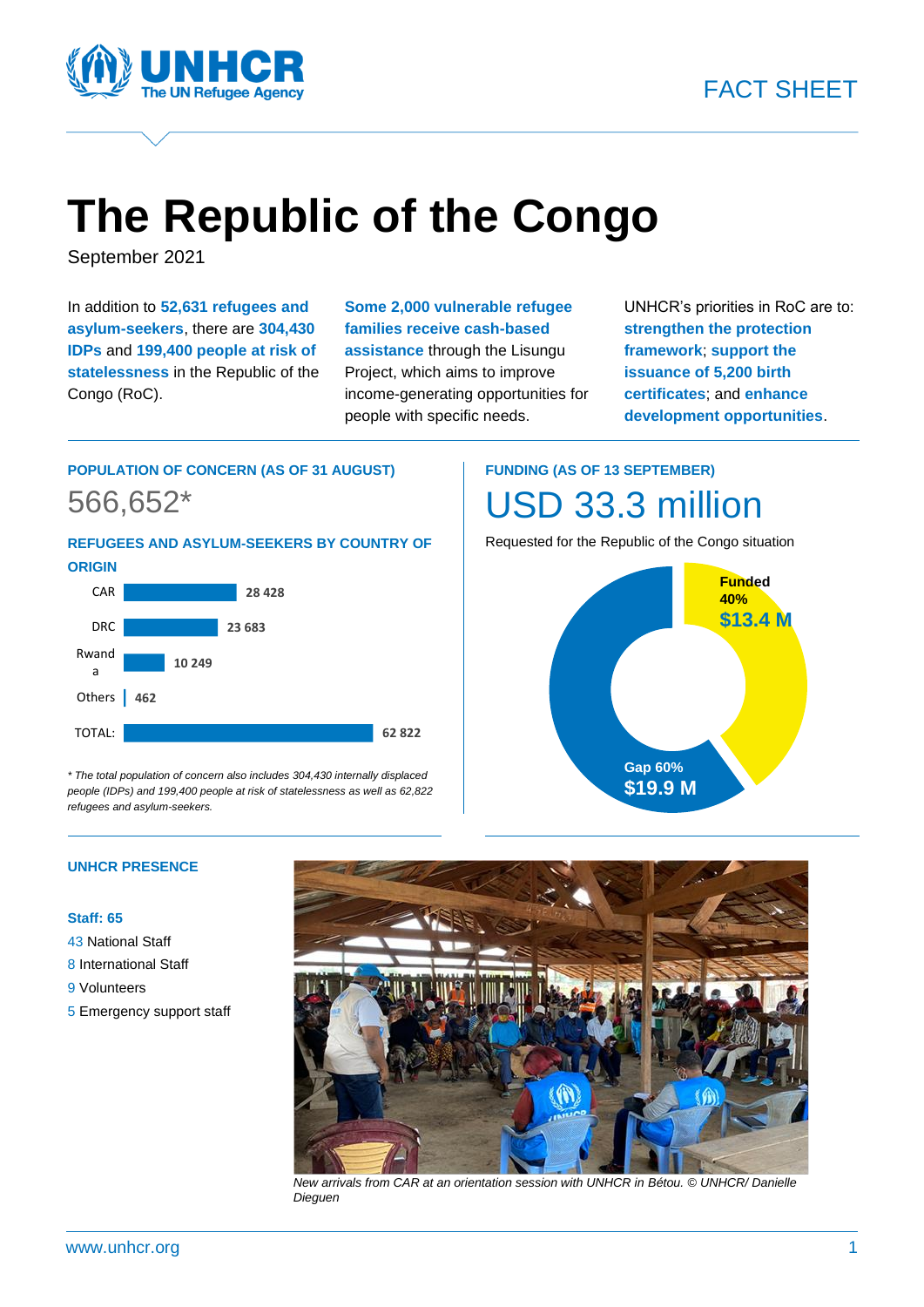

#### **OPERATIONAL STRATEGY**

Based on the alternative-to-camp policy, UNHCR promotes the search for solutions through the inclusion of refugees and other persons of concern into national socio-economic systems, and advocates for increased partnership in line with the Global Compact on Refugees.

#### **WORKING WITH PARTNERS**

UNHCR works closely with the National Commission for the Assistance of Refugees (CNAR), national and local and local authorities, UN agencies, international and national NGOs, and development and private actors to provide protection and assistance to refugees and other persons of concern.

#### **MAIN ACTIVITIES**

#### **Protection**

- Some 209 identification documents were issued to refugees and asylum-seekers aged 16 years and older since January 2021. Holders of ID documents can access medical services, education, and financial assistance.
- Some 120 members of the authorities, media and other key actors involved in birth registration participated to three workshops organized in Brazzaville, Ouesso and Ewo.
- A statelessness awareness campaign launched in the department of Brazzaville with the support of 20 community relays trained on the issues of statelessness and birth registration reached around 20,000 households. To guard against the risk of statelessness, some 1,500 birth certificates were issued with UNHCR's support in the first half of 2021, including for 350 refugee children (170 girls and 130 boys).
- Child protection activities focus on promoting and raising awareness about children's rights, including the right to health, education, documentation, and protection against all forms of violence and child labor. Awareness raising activities have reached 130 households (475 people) in refugee-hosting areas of Bétou and Moungoungui, on the border with the Central African Republic (CAR).
- To prevent and respond to gender-based violence (GBV), UNHCR and partners provide training and capacity building for the authorities, civil society actors and the refugee and host communities. In 2021, 30 community outreach workers have been recruited and trained to raise awareness in the communities, and a secure discussion platform was established. Awareness raising efforts have reached 504 people in urban refugee and host communities since the start of the year, including 372 women.

#### **Education**

- Some 77 per cent of primary-school aged refugee children are enrolled in the primary schools across the country.
- Some 30 teachers were recruited to provide 1,011 refugee children newly arrived from CAR with refresher courses and school materials in preparation for the 2021-2022 academic year.

#### **Health and Nutrition**

- UNHCR conducts awareness raising on health and social health issues affecting the refugee community. Since January 2021, some 3,674 refugee youth were reached by peer educators on topics related to GBV, HIV/AIDS, sexually-transmitted infections and family planning. Some 1,764 people from the refugee and host communities were sensitized on the prevention of HIV/AIDS countrywide since the start of the year.
- Refugees and asylum-seekers are included in the national COVID-19 vaccination plan. As of the end of August, 1,655 refugees and asylum-seekers and 2,065 IDPs are vaccinated in RoC.
- A nutritional surveillance system operates at reception points for new arrivals as well as in established refugee communities to ensure systematic nutrition screening. Since January, some 3,150 children aged under 5 were screened, of whom 242 displayed severe acute malnutrition and 463 displayed moderate acute malnutrition. Malnourished children are admitted to the care programme for treatment, with a curative rate of 96 per cent.